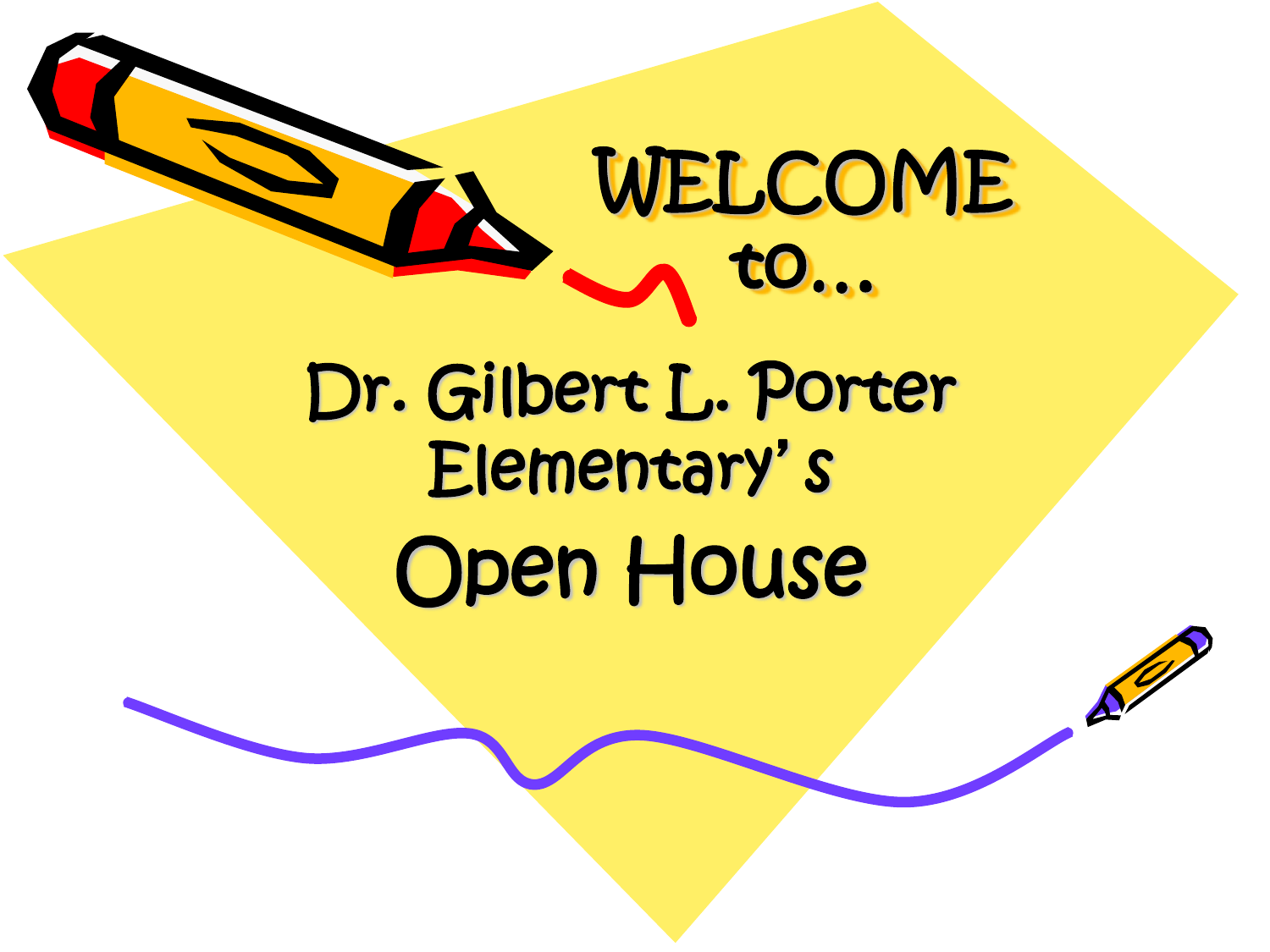#### Superintendent's Open House Welcome Message

https://dadeschools.eduvision.tv/play.aspx?qev=3SfVi13wT7T7brXGLHCgI [jQQOCUTjbhawAKZHwCFOrFrTFG5jjXKIZXkZHhl0AYdtbt82BZAS5vOI](https://dadeschools.eduvision.tv/play.aspx?qev=3SfVi13wT7T7brXGLHCgIjQQOCUTjbhawAKZHwCFOrFrTFG5jjXKIZXkZHhl0AYdtbt82BZAS5vOIIa%252b5ULQyYj0YabuQ0fD) Ia%252b5ULQyYj0YabuQ0fD

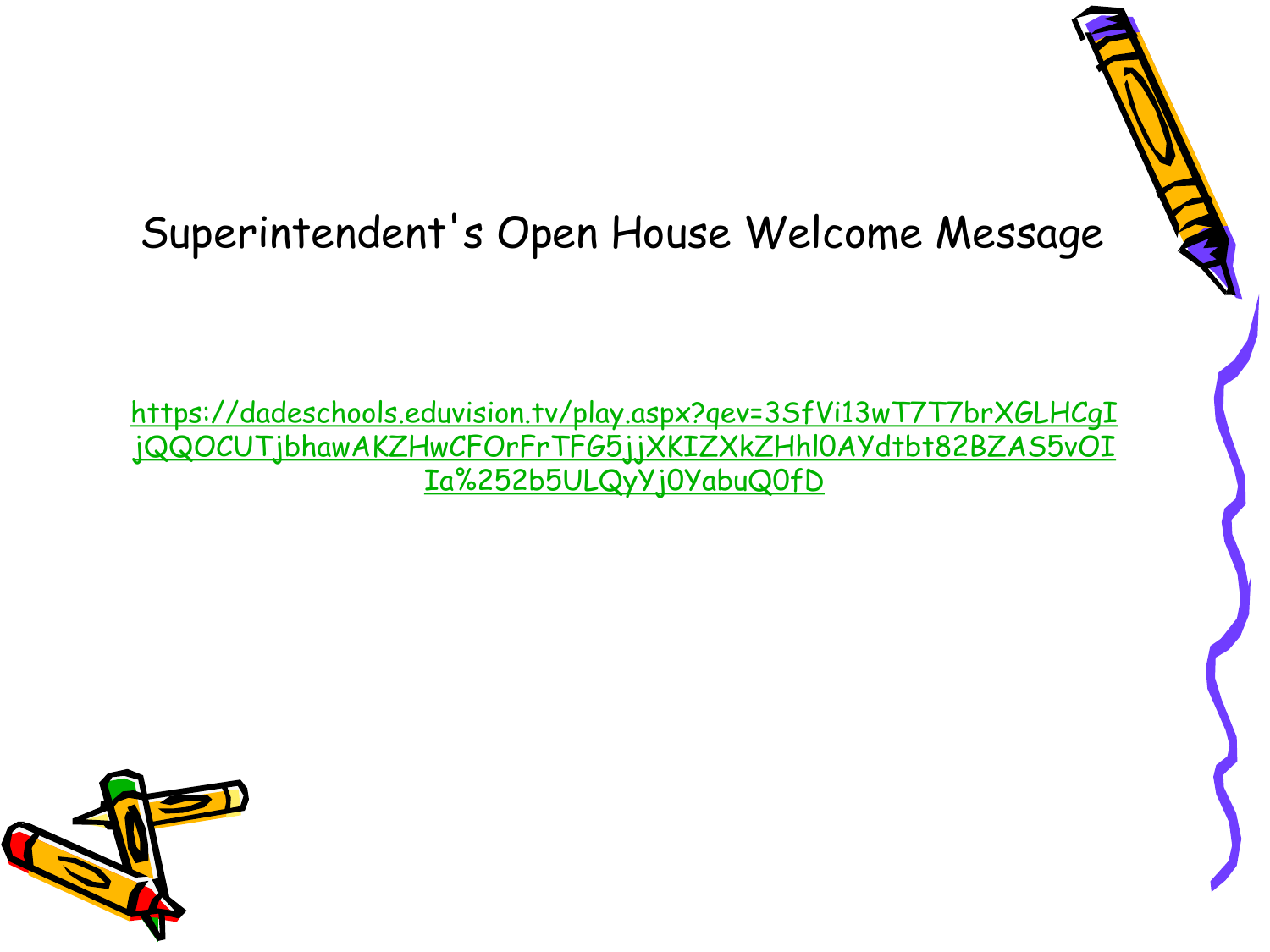### **STAY CONNECTED!**

ne Dadeschools Mobile app is a one-stop shop for parents to receive valuable information. Download this free app on your mobile device.

Accurate and up-to-date contact information is critical to receiving important outreach and emergency messages from the District and your child's school.

Communicate with your child's school to update your contact information.

1 To opt in for emergency messages, text "Y" to 67587 on your mobile device.

FOLLOW US ON SOCIAL MEDIA FOR THE LATEST UPDATES.

**f OMIAMISCHOOLS O SMIAMISCHOOLS** 

**GMDCPS<br>GMIAMISUP<br>GESCUELASMDCPS** 

 $\Omega$  $\bullet$ 7 Add Student Class Scheshau **Excused Adv**  $A^+$ elekt Orades Mobile Agrire Magnet School ಳಿ 8  $(0, 0)$ Bus Route Lunch Menu SCRUB Plus Œ FortifyFL It's No Joke! M-DCPS m

Apps

#### **DOWNLOAD** THE FREE DADESCHOOLS APP

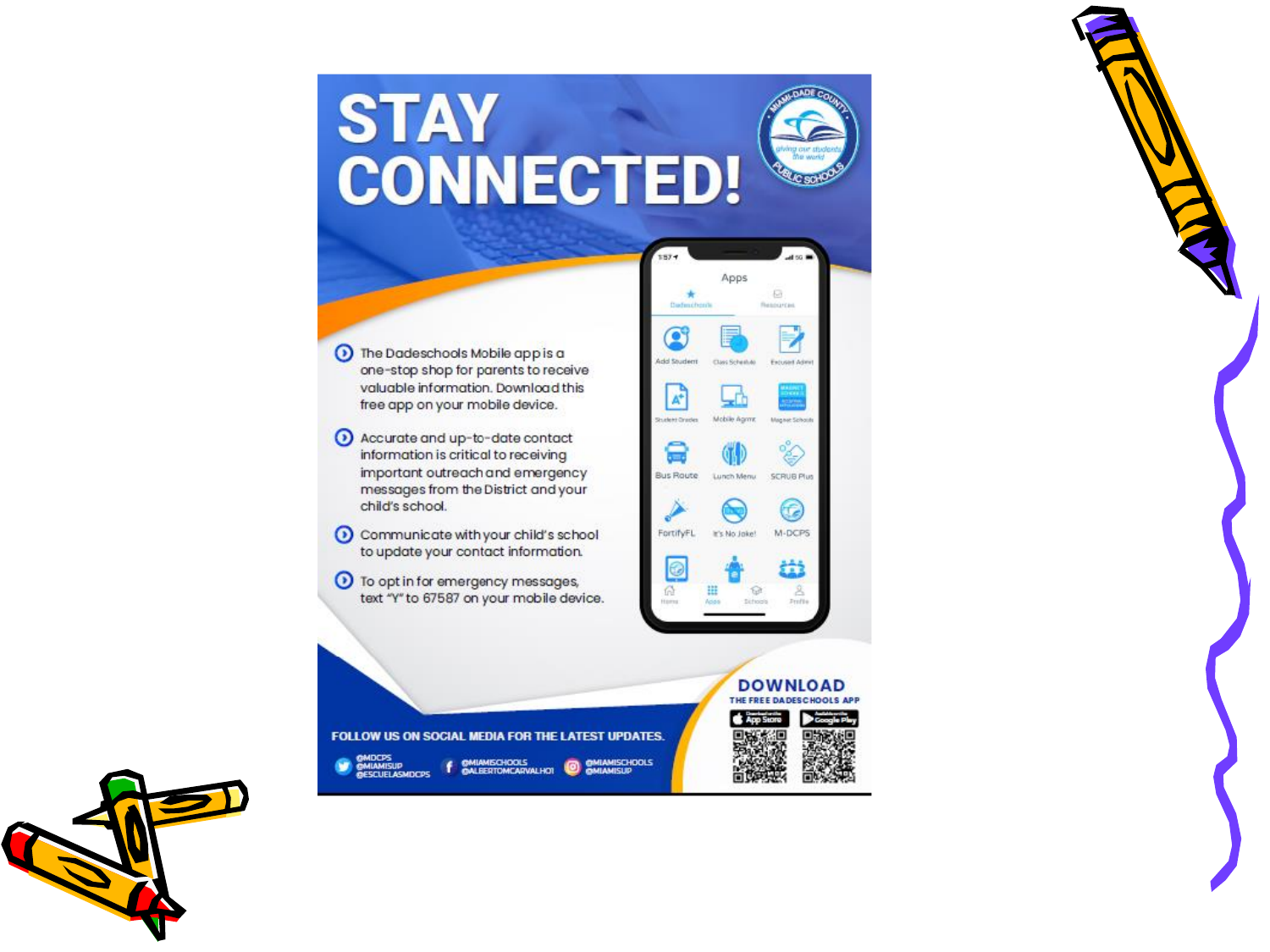## PTA Welcome Video

• [https://www.youtube.com/watch?v=c](https://www.youtube.com/watch?v=cI0XRAavhZw) I0XRAavhZw

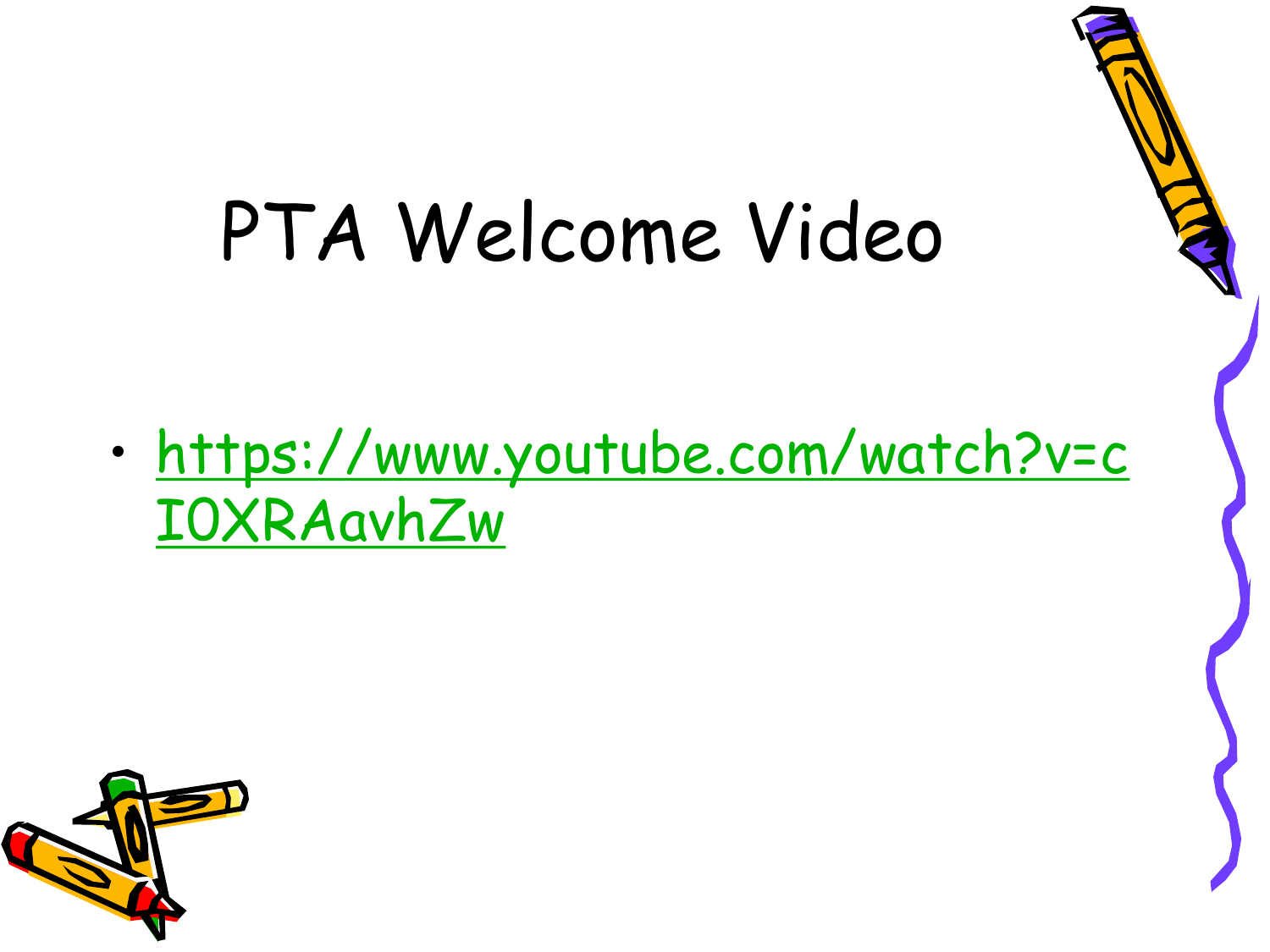# Before School

- Before school care is available from 6:30  $-7:45.$
- Breakfast and lunch are free.
- All students must go to the Discovery Center (Library) before 7:50 a.m.
- Students are picked up at the Discovery Center (Library) at 7:50 a.m. every morning.



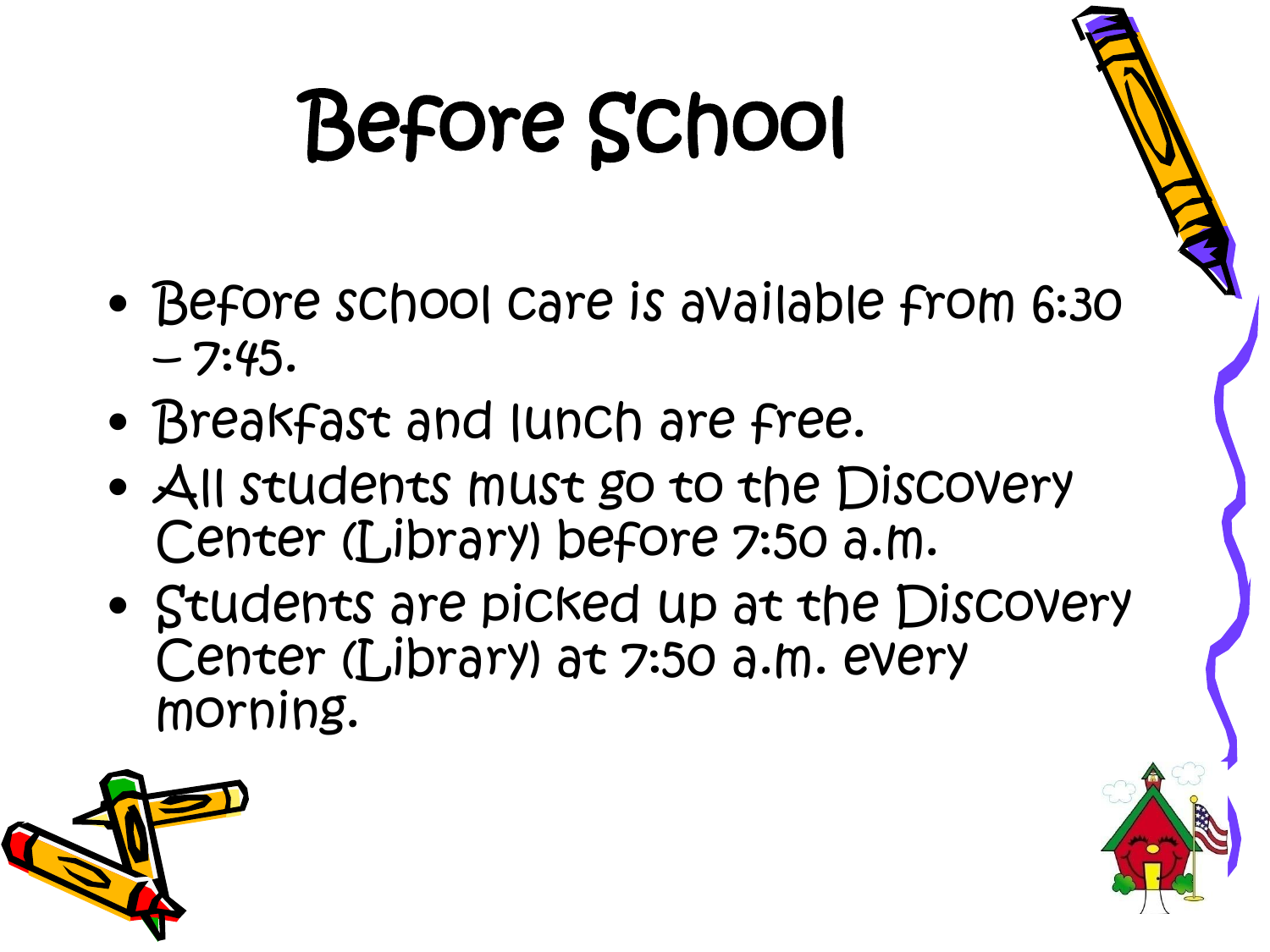### ABSENCES

- Students are required to be in class by 8:00 am.
- At 8:00 a.m. attendance is taken and any student arriving after that time will be marked tardy.
- Every absence must be followed by a written note from home on the day that the student returns to school. The note must include the following information:
- Student's name
- Date(s) of absence
- Reason for absence
- Parent's signature.
- After 3 absences you need to bring in a doctor's note.
- After 5 absences a letter from the office will be sent home.

**After 10 absences the student will be at risk of** being retained due to excessive absences.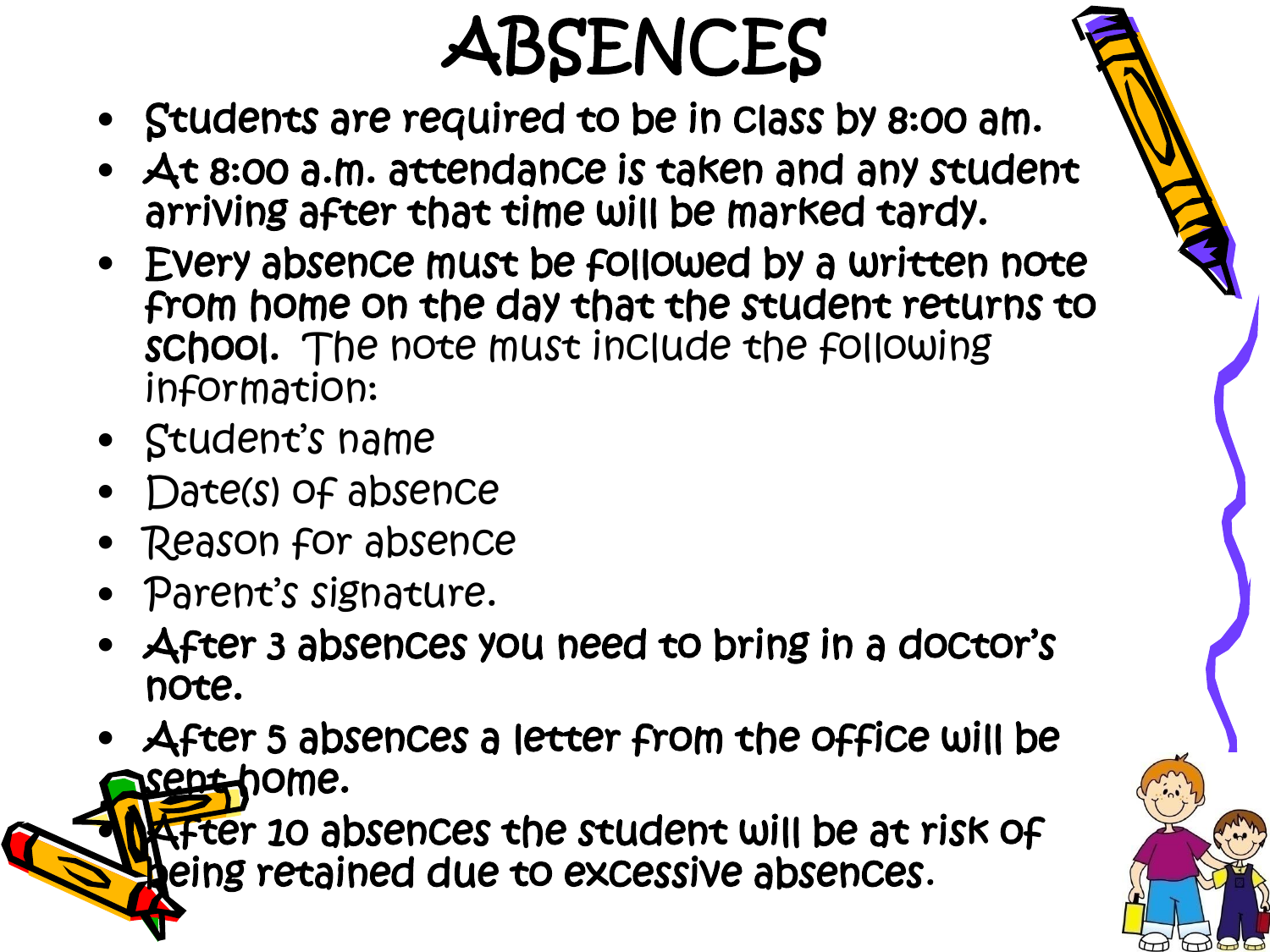# **Uniforms**

- Uniforms are mandatory
- Red, white, and blue tops with school's logo
- Dark blue bottoms
- Jeans on Fridays, with a school shirt



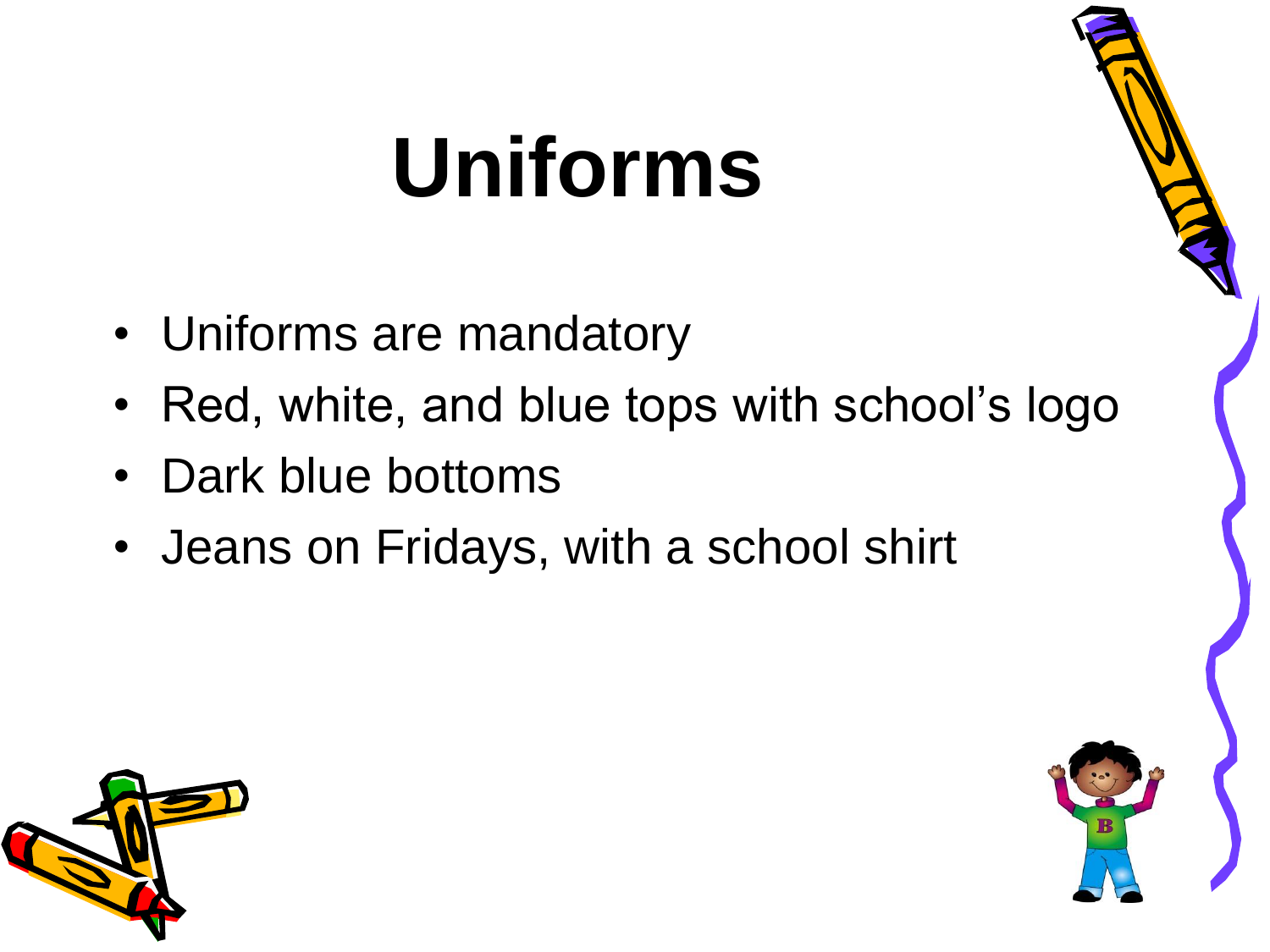# DISMISSAL

- Students are dismissed at 2:30 p.m. Mondays, Tuesdays, Thursdays, and Fridays. On Wednesdays, they are dismissed at 1:30 p.m.
- Parent pick-up East side of the building
- Students were assigned numbers for daily pick-up. Each student received two tags with a number and the teacher's name. One tag should be displayed on the front windshield of the pick-up car and the tag is attached to each stude bckpack.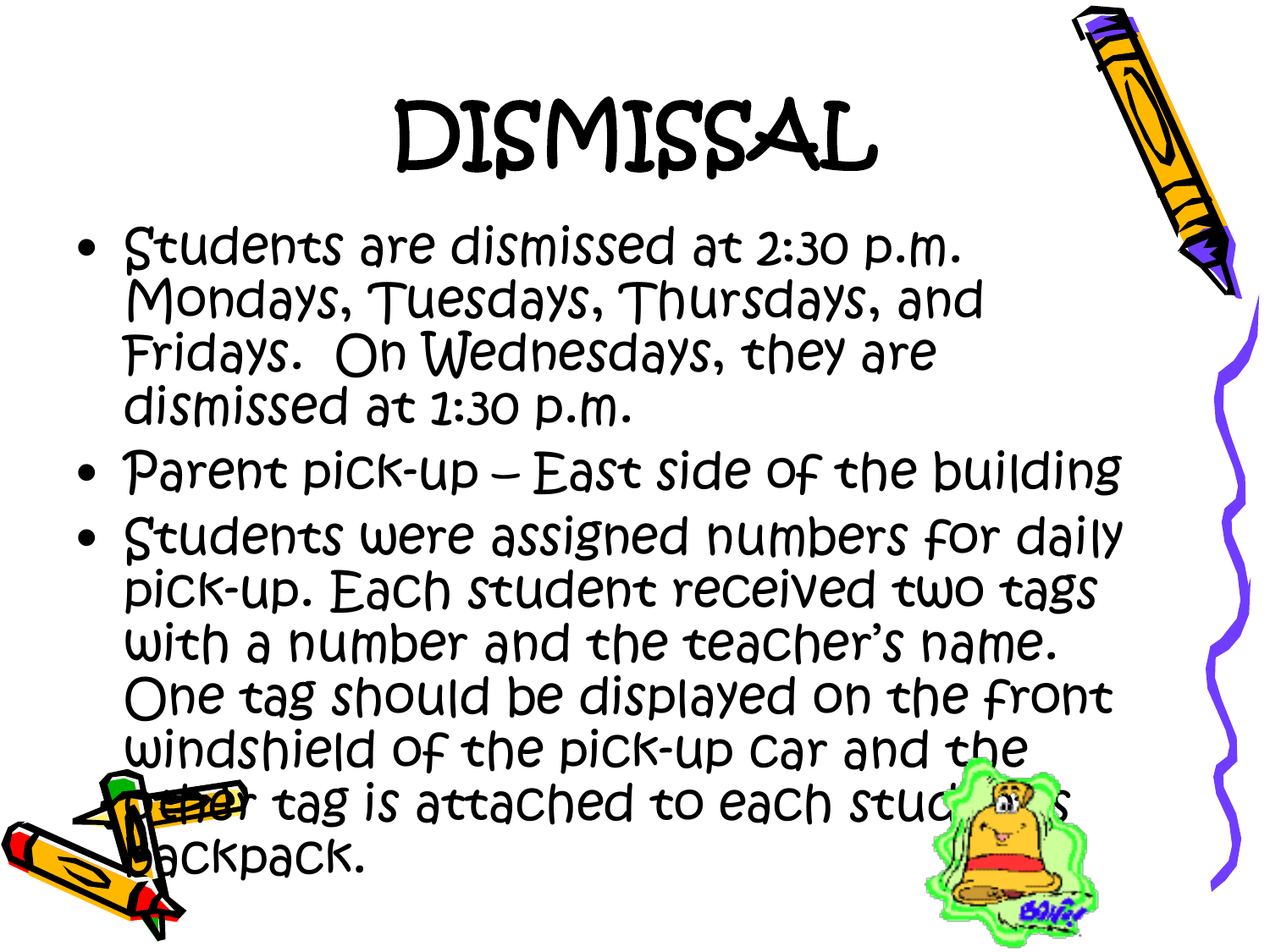# **School Supplies**

- Sharpened # 2 pencils
- Pink erasers
- Hand-held pencil sharpener with cover
- Lined notebook paper
- 4 duo-tang folders (blue, green, red, yellow)
- 6 composition notebooks

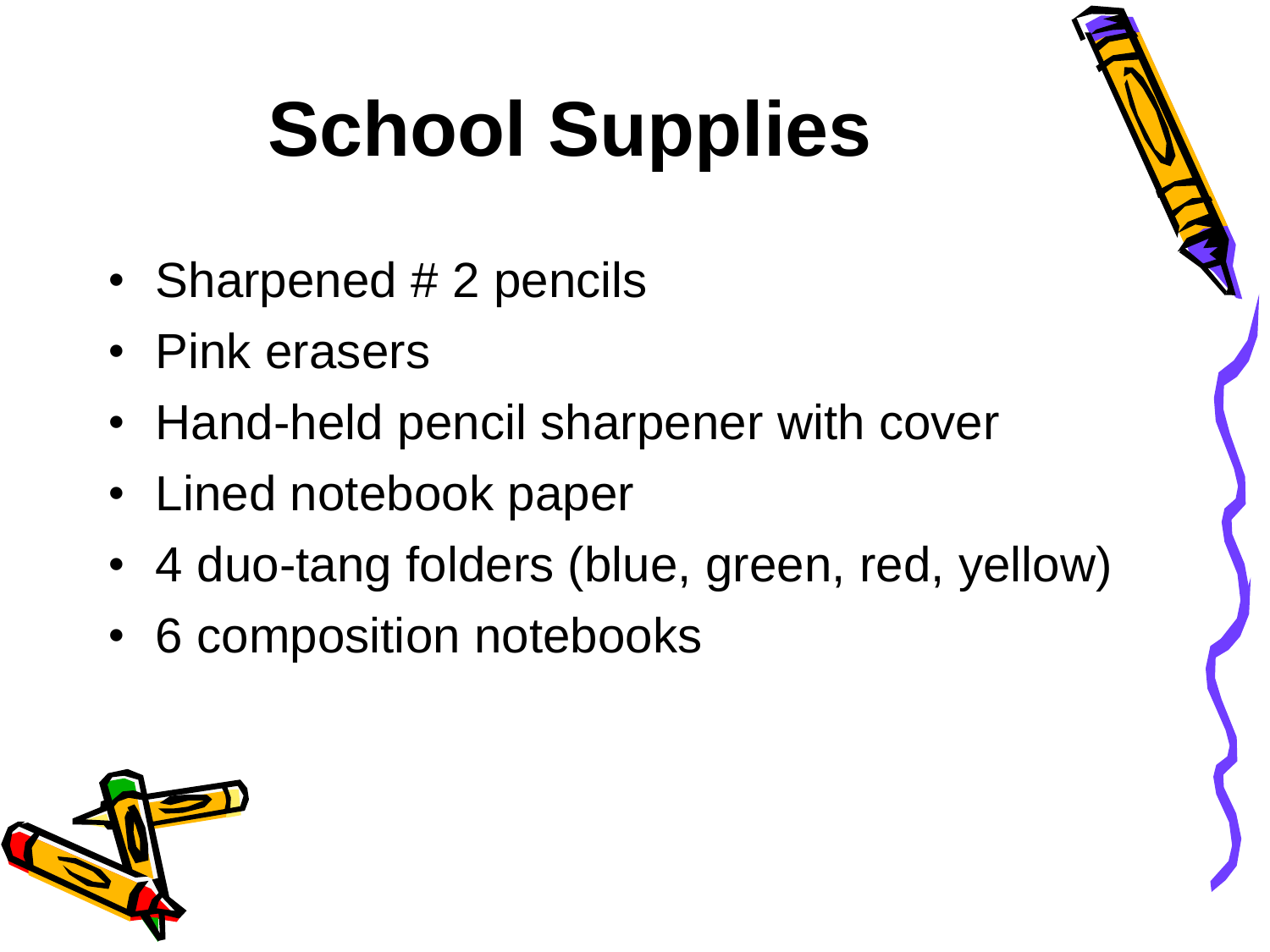## **Prepared for Class**

Your child is expected to come prepared for class. This includes coming dressed in school uniform, and having all necessary school supplies with completed home learning assignments.

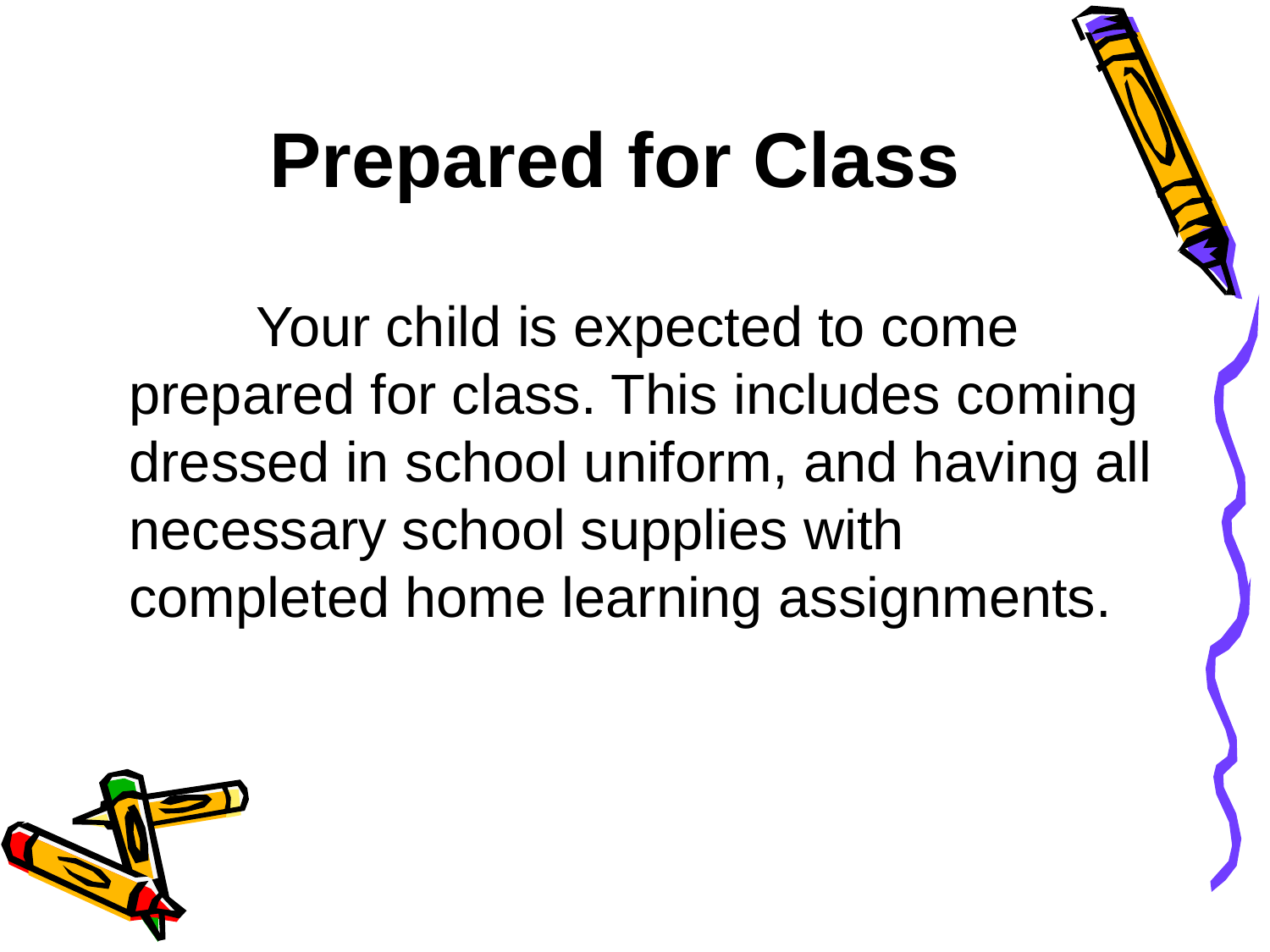# Home Learning

- The purpose of Home Learning is to reinforce concepts already taught in the classroom.
- Home learning folder will be used to organize any papers being sent home and any assignments.
- Students will be assigned homework each night. Please check your child's assignments for neatness and completeness, and make sure that all homework has the correct heading.
- All students are expected to complete the required minutes for i-Ready Reading and i-Ready Math weekly.
- Each student's level determines the amount of time required for i-Ready each week.

pecial projects and book reports will also be assigned.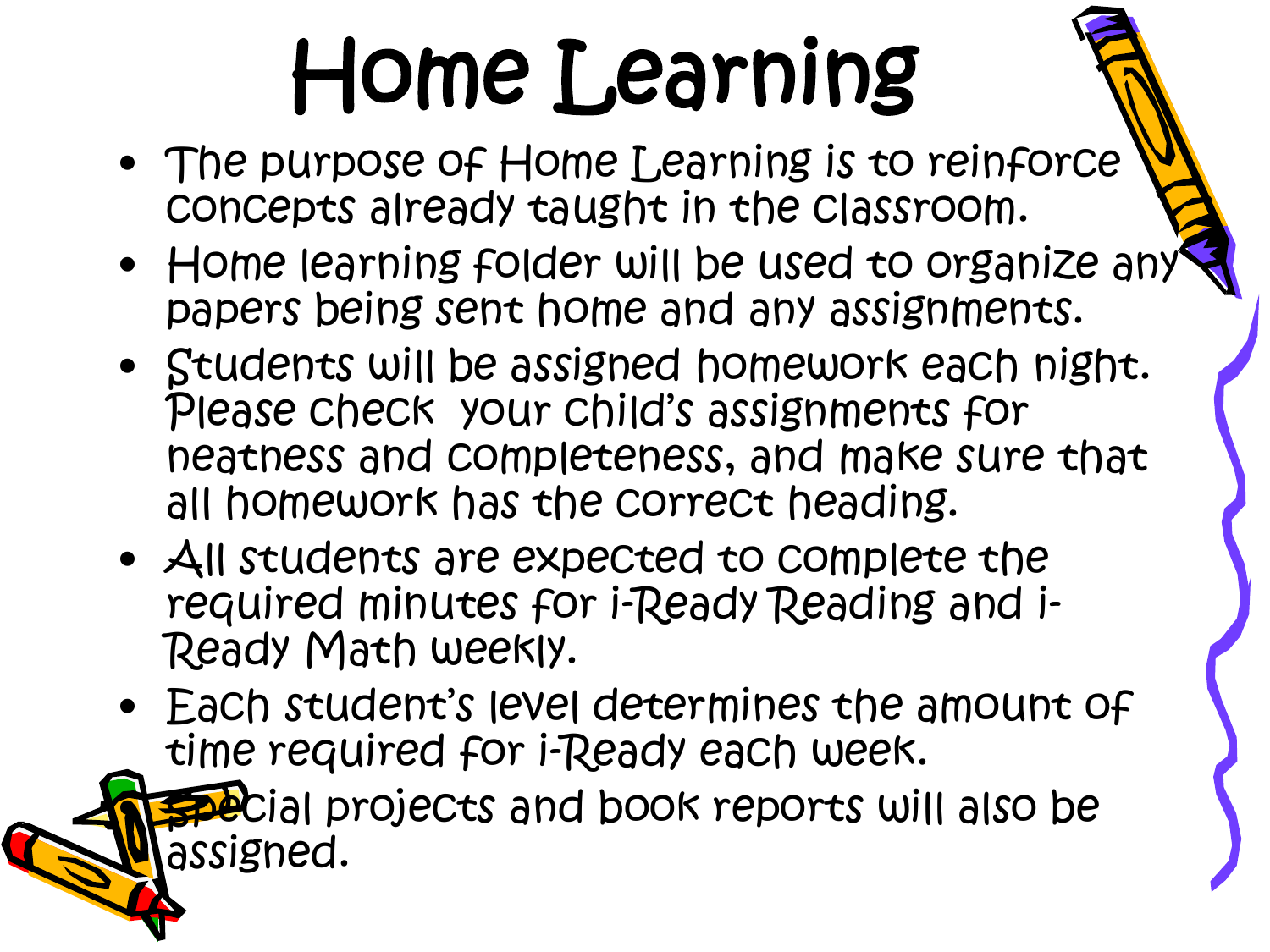### **Home Learning Continued**

-Correct Heading for Assignments

Name Date

Subject C.W., Test, or H.L.

Assignment

- Your child is expected to read for 30 minutes each night in addition to the other assigned homework.

- Students will use the digital books program myOn. Students log into the student portal to access the program. Students will read books online as well as take assessments online.

- Your child is expected to study for spelling/vocabulary tests and other subject area tests each week.

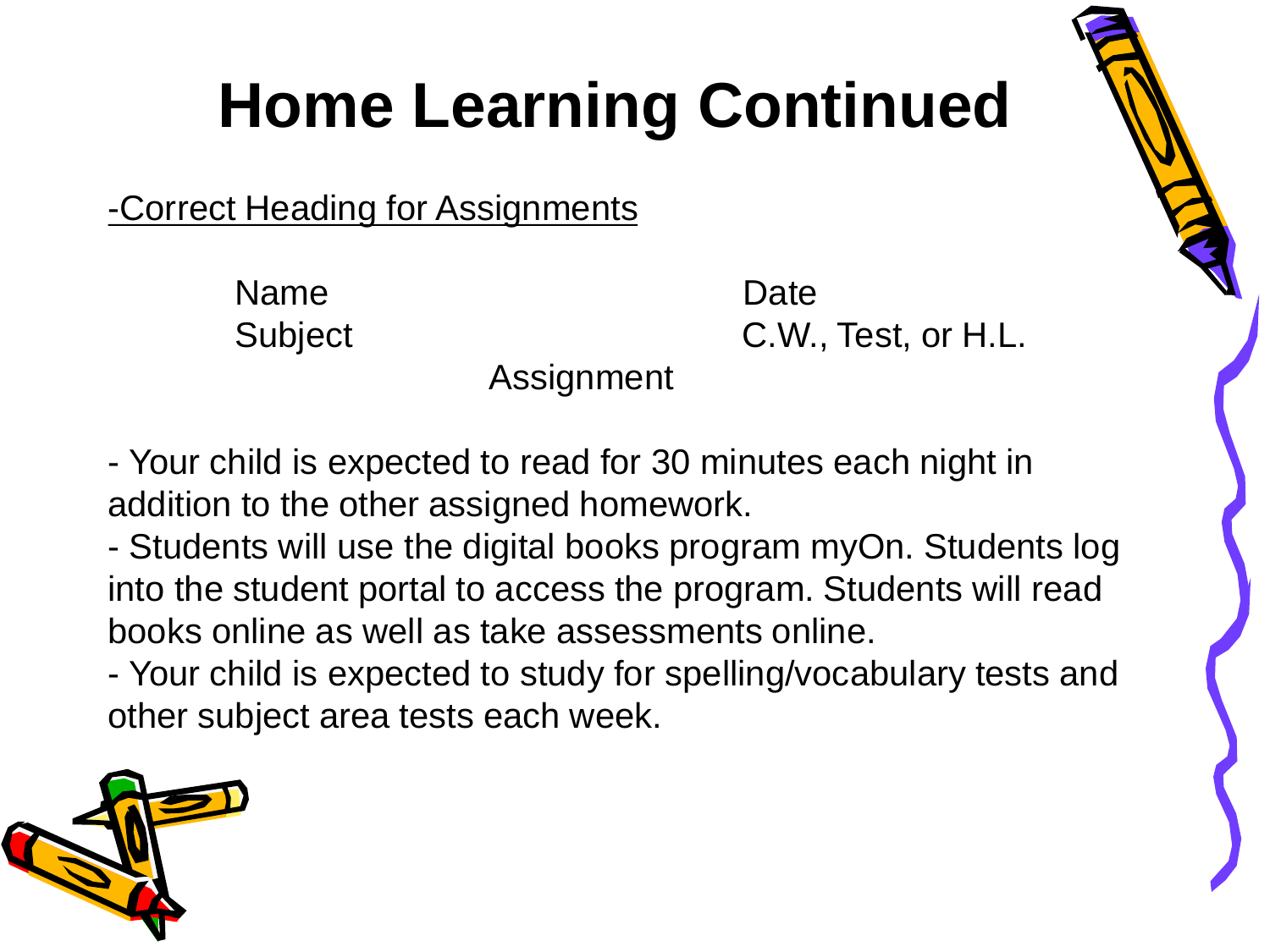#### CLASSROOM MANAGEMENT PLAN

In order to create and maintain a positive learning environment, students must follow our classroom rules.

#### Classroom Rules

- Listen carefully.
- Raise your hand.
- Walk in line quietly.
- Respect everyone.
- Do your work.
- Follow directions. Consequences
- Warning
- Time out
- Teacher/student conference
- Parent notification
- Parent /teacher conference
- **Detention**
- **Administration**

#### Rewards

- •Praise
- •Happy Notes
- •Phone calls home
- •Snacks/Treats
- •Free time
- •Special Activities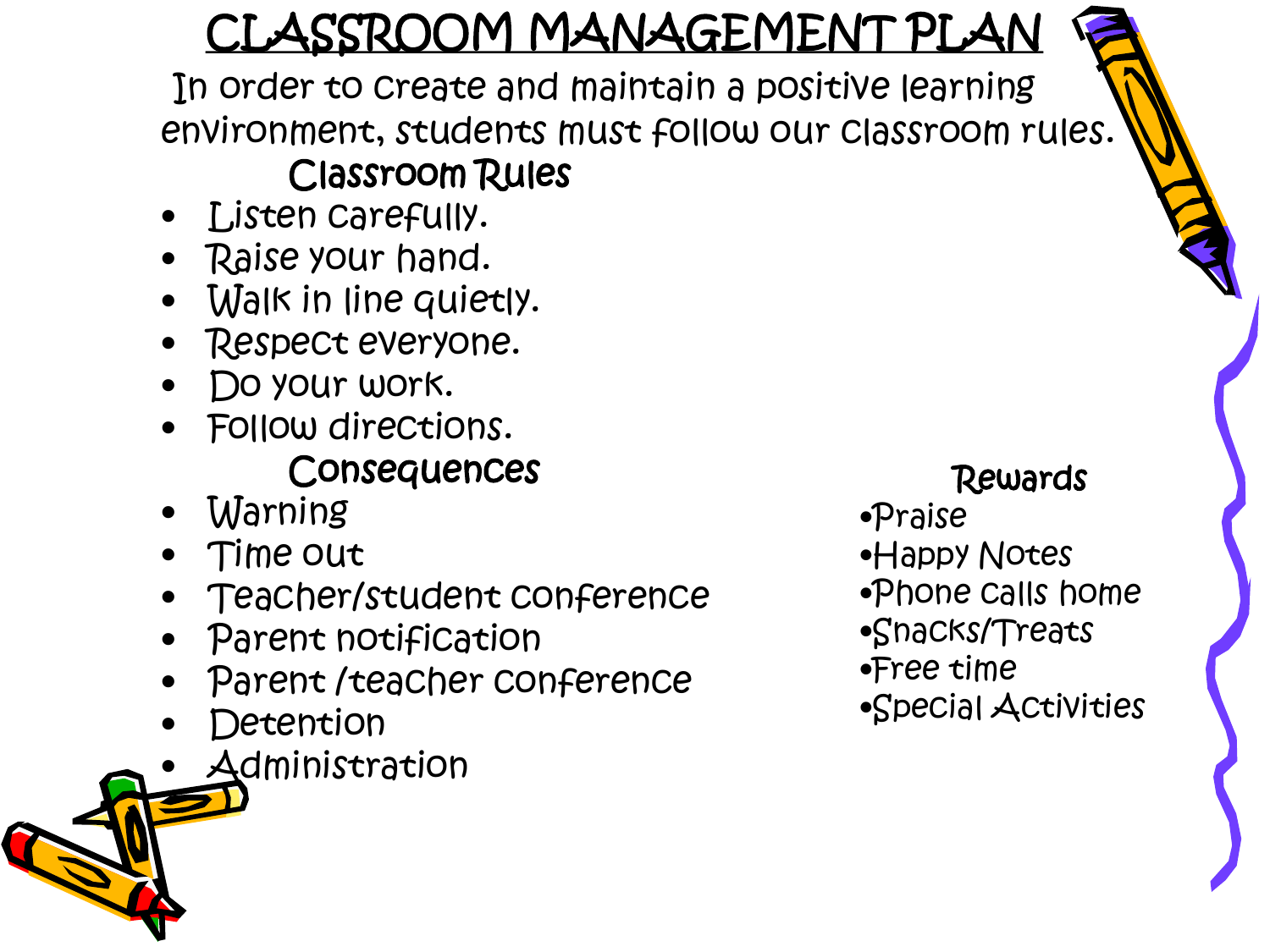## **Curriculum**

• This year third grade students will participate in the Florida Standards Assessment (FSA) Test and Third Grade Reading Portfolios. More information will be forthcoming

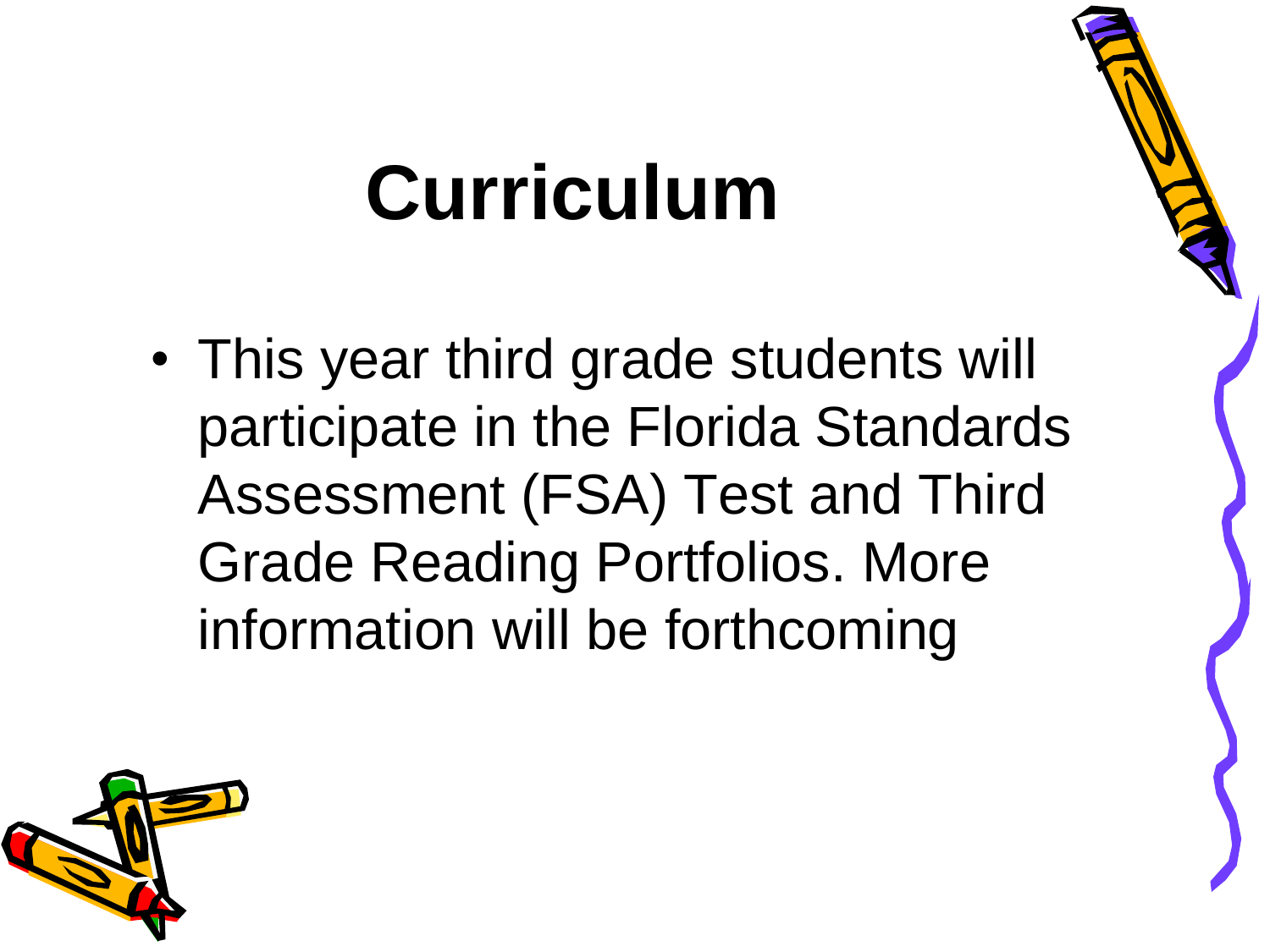### **Schedule**

Language Arts, Reading and Writing Math Spanish **Music** Art Lunch Recess P.E. Social Studies **Science** 

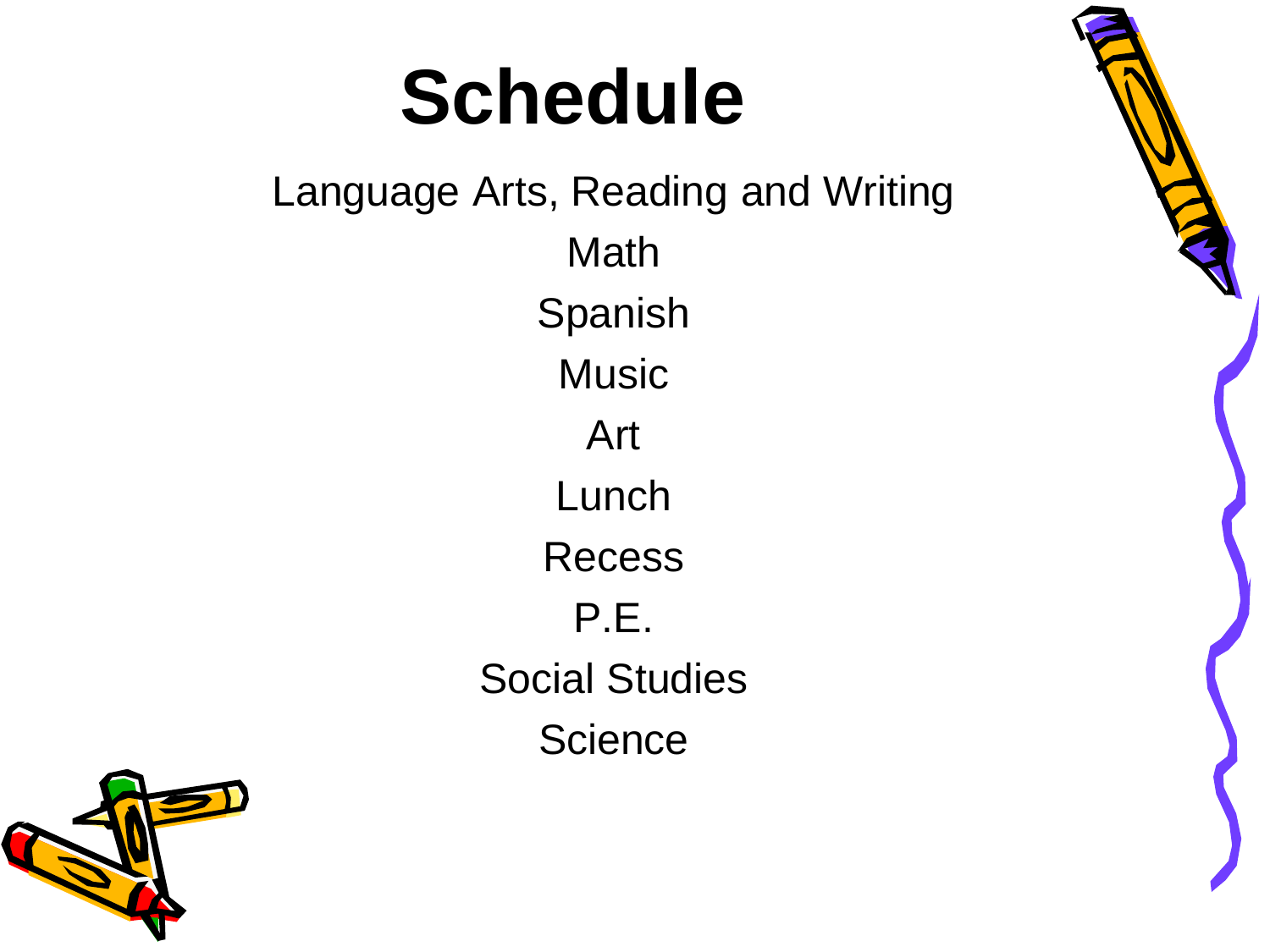

# Grading Procedures

| Grades | Numerical<br>Value | Verbal<br>Interpretation         | <b>Grade Point</b><br>Value |
|--------|--------------------|----------------------------------|-----------------------------|
|        | 90-100%            | Outstanding<br>Progress          | 4                           |
|        | 80-89%             | Above average<br>Progress        |                             |
| C      | 70-79%             | Average<br>Progress              | 2                           |
|        | 60-69%             | Lowest<br>acceptable<br>progress |                             |
|        | 0-59%              | Failure                          |                             |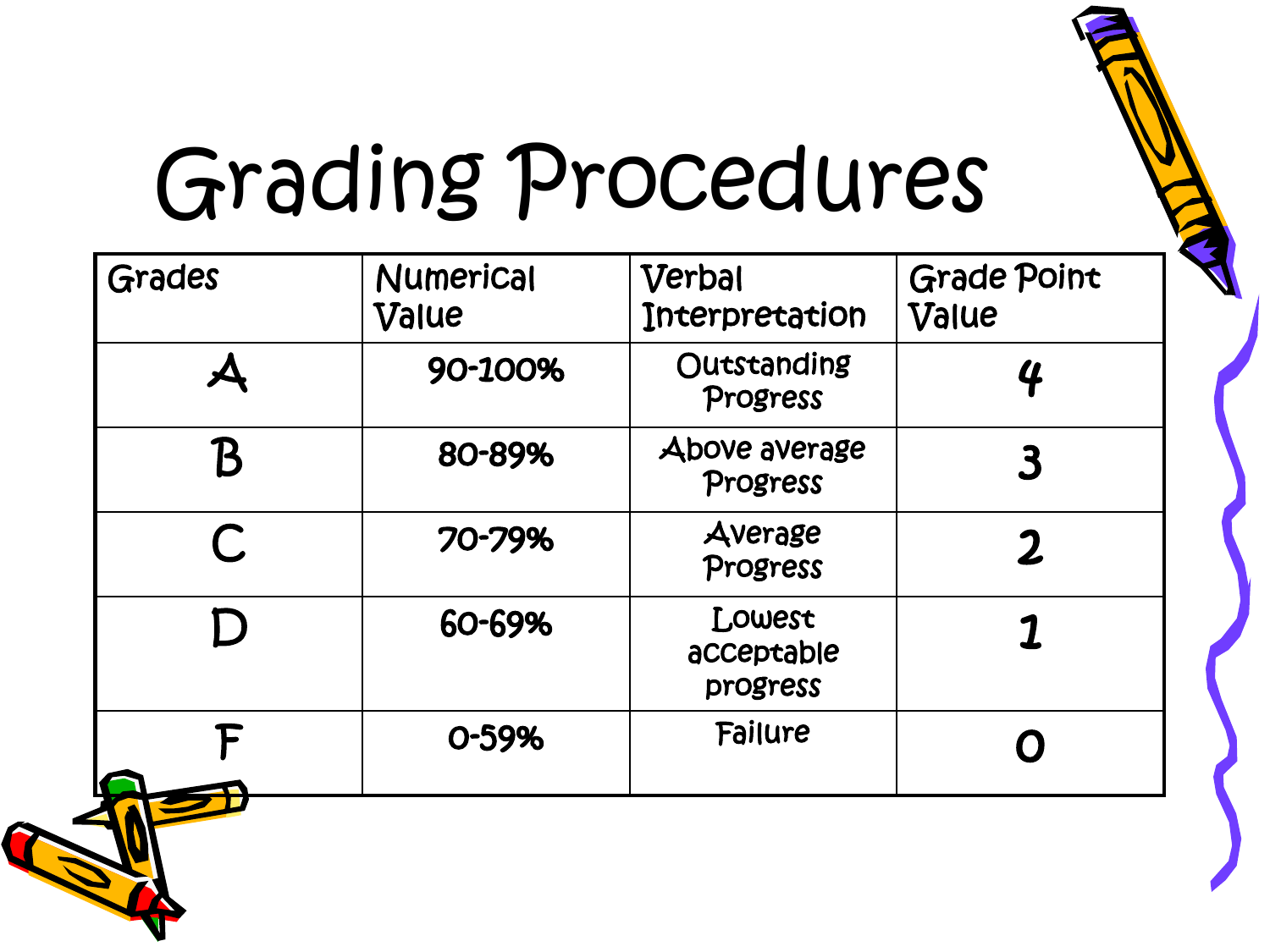#### Honor Roll Criteria

GLP uses the MDCPS Honor Roll System. The following awards are now automatically generated by the district.

**Principal's Honor Roll - 4.0 academically 1's in effort** 4.0 in conduct

**Superior Honor Roll -** 3.6 academically & above

**Regular Honor Roll -** 3.0 academically & above

**Citizenship (Recognition) –**

**Perfect Attendance** – No more than 3 tardies

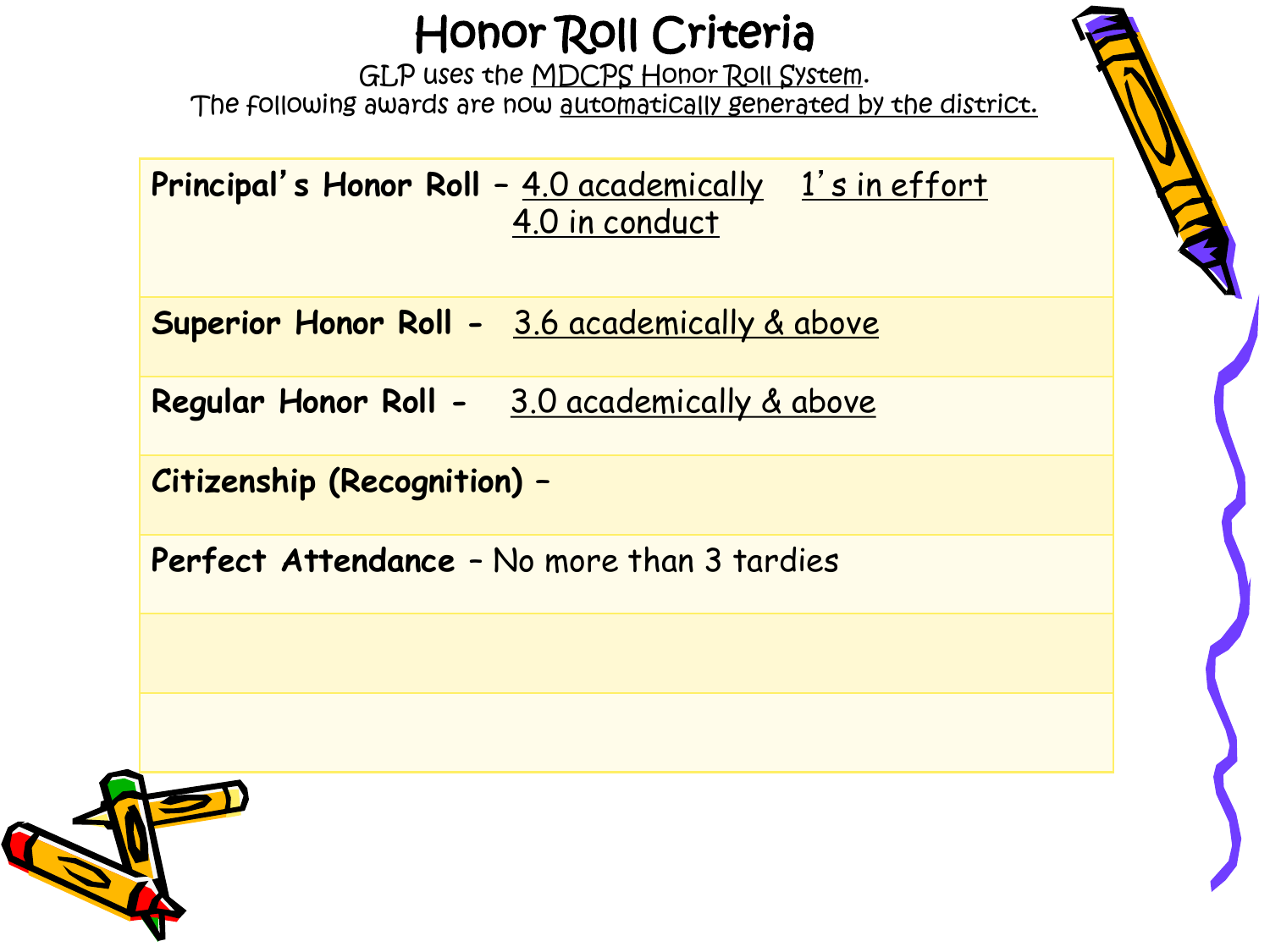### Papers that Need to be Returned

- Please return papers requiring signatures the next school day.
- When turning in money please place in envelope.
- Please support our P.T.A. by joining.
- It costs \$10.00 to join the P.T.A.
- There will be a class reward for the class with whole class participation in the P.T.A.

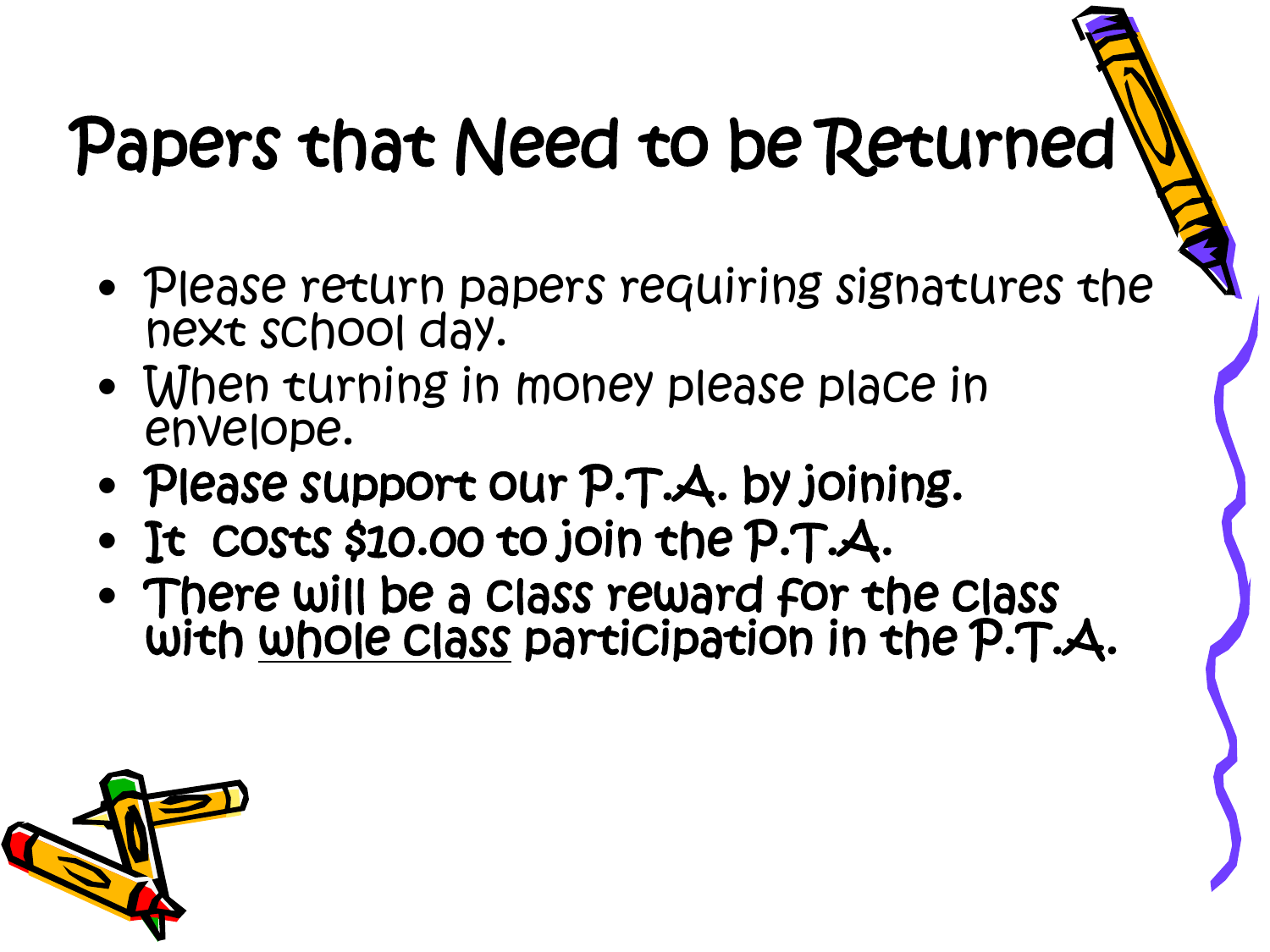### **Quarantine Procedures**

- Students will continue to receive a quality education if they are required to quarantine due to Covid 19. The plan provides a platform for remote learning through TEAMS available on the Student Portal.
- A Zoom Link will be available through TEAMS.
- Students must wear school uniform to attend Zoom classes.
- Appropriate behavior is expected at all times.
- Students will be required to complete all assignments.